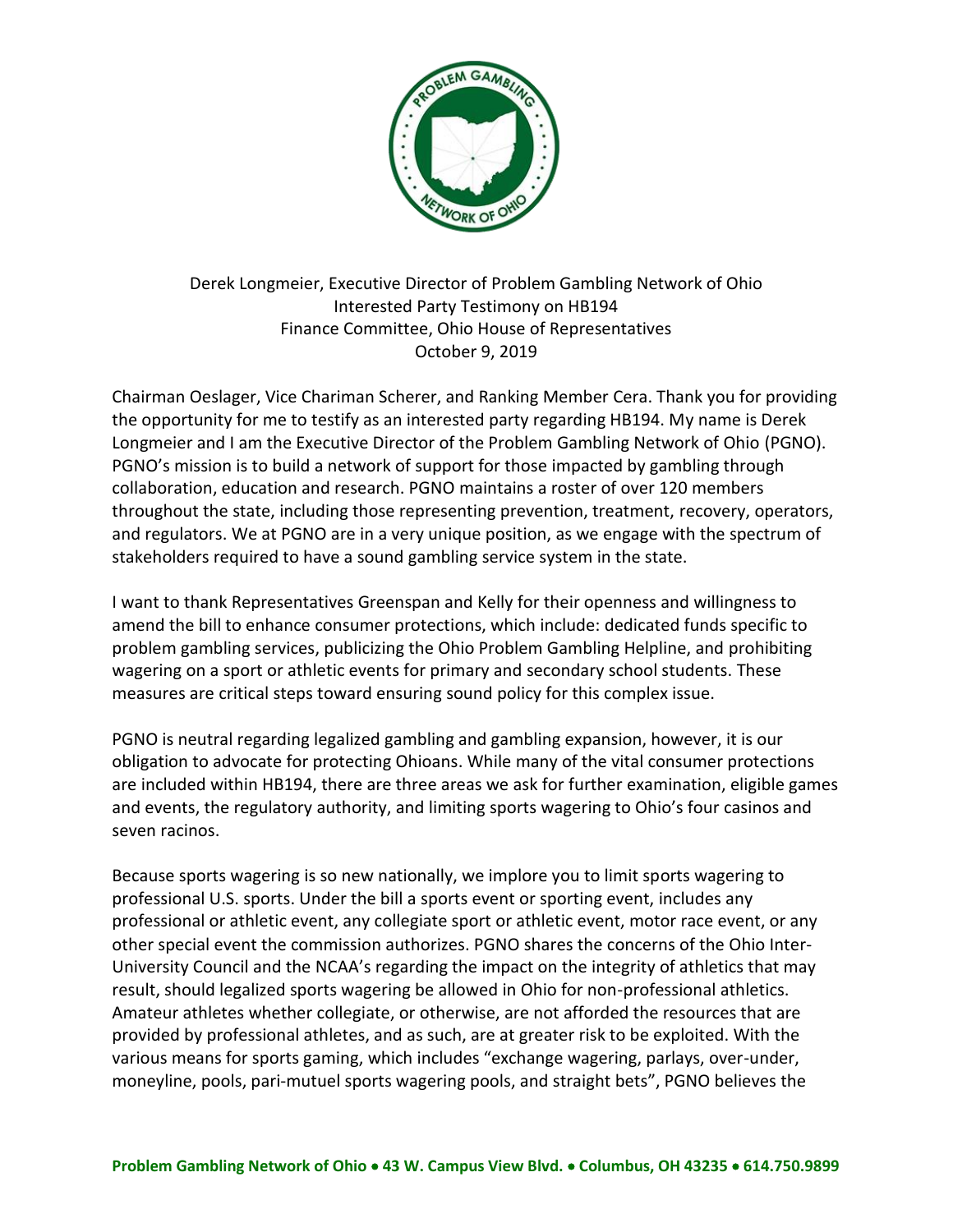regulator will be sufficiently busy monitoring professional U.S. sports and may not have the resources or availability to adequately monitor sports wagering if expanded more widely.

As you examine the best state department to serve as the regulatory authority, we ask that you join Governor DeWine in selecting the Ohio Casino Control Commission (OCCC) as the regulator. Sports wagering is complex and the OCCC has experience regulating other complicated gambling activities, such as poker, craps and baccarat. These games have both an element of chance, in addition to some element of skill, which is similar to sports betting, as knowledge about the games, odds, etc., will increase the odds of winning.

Furthermore, we believe that the OCCC should serve as the regulatory authority because compliance and regulation is the sole focus of the OCCC. The Ohio Lottery Commission (OLC) has to walk the very fine line of both promoting gambling in order to generate additional revenue for Ohio schools as well as self-regulating. This places the OLC in a difficult position, as these priorities may conflict.

Our final area that we ask for your consideration is regarding the outlets where sports wagering would be permitted. Ohio's four casinos and seven racinos have dedicated significant resources and focus to monitoring responsible gambling, through staff training, surveillance, compliance, and the statewide Voluntary Exclusion Program. Many of the fraternal organizations and veterans' clubs are operated by volunteers. There is currently no infrastructure in place to ensure that workers, whether paid or volunteer, are consistently trained to handle the complex issues that result from gambling. By permitting sports wagering at veteran clubs and fraternal organizations, you are allowing a product to be distributed by individuals ill-equipped to provide the critical resources to support those who may be negatively impacted. Additionally, based on the 2017 Survey of At-Risk and Problem Gambling Prevalence Among Ohioans (Ohio Gambling Study), among veterans, sports gamblers had the highest rate of at-risk/problem gambling, which was 3.5% higher than the general adult population.

As I mentioned earlier, PGNO's mission is to build a network of support for those impacted by gambling through collaboration, education and research. Our work with the spectrum of the gambling service system is indicative of our collaboration and we provide education to professionals, those impacted by problem gambling, as well as the larger community. We do all this with a focus on research. The Ohio Gambling Study was conducted by OhioMHAS, and was a joint project of Ohio Responsible Gambling, which includes OhioMHAS, OLC, and OCCC. The study found that Ohio adults experienced a 100% increase in the rates of both at-risk and problem gambling after the opening of the state's eleven casinos and racinos.

Additionally, we know that based on this data, specific to Ohio, nearly 1-in-4 Ohio adults who have bet on sports have experienced a problem. We know from the Ohio Gambling Study, and others, that as gambling access increases, so does the prevalence of problems. Our infrastructure and processes are commonly referred to by the National Council on Problem Gambling, and other national experts as the 'Ohio Model' - the example of what other states should be doing.